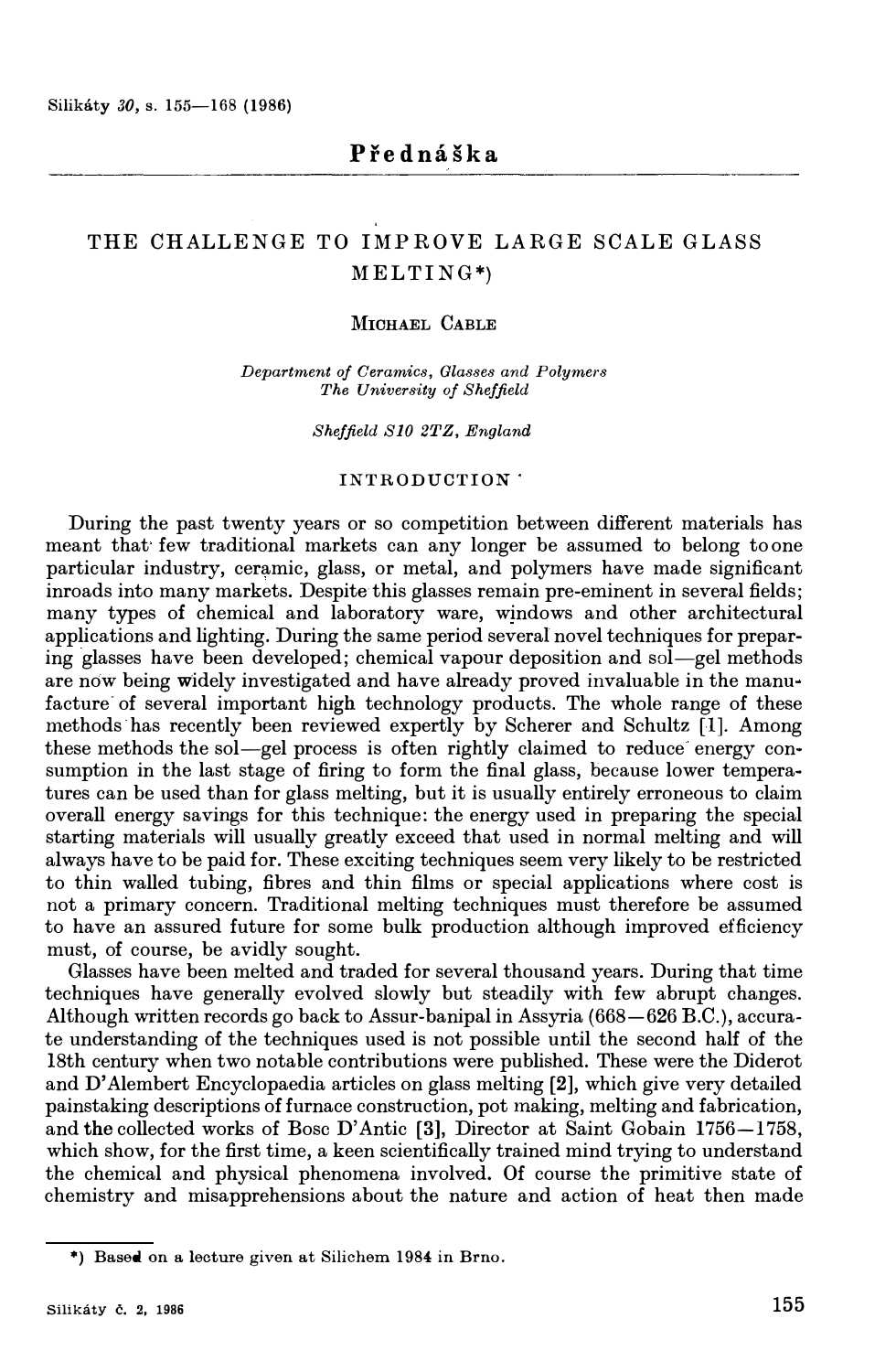a sound scientific understanding difficult to achieve. The complexity of the phenomena is such that there are many aspects that we still do not understand. As a result there are still considerable possibilities for further progress.

A notable review by Garstang [4] showed how steady progress had been made between 1920 and 1970 in the melting of container glasses and attributed these achievements, see figure 1, largely to improvements in furnaces and refractories



*Fig. 1. Average fuel consumption*  $(---)$  and melting end temperatures  $(---)$  of container *glass tanks.from 1920 to 1970. After Garstang [4].* 

rather than deeper understanding of glass melting. It is particularly notable that increased thermal efficiency accompanied increases in melting temperatures when logical arguments based on theoretical heat requirement suggest the opposite (see, for example, Pugh [5]). This is, of course, because glass making is governed by kinetics not by simple equilibrium considerations. Barton [6] has more recently added to these data, especially for flat glass furnaces. Further improvements may become progressively more difficult to achieve but must be striven for as the most efficient glassmakers **will** always have an advantage. Figure **1** gives no indication of **having**  already achieved asymptotic limits.

### **ECONOMIC FACTORS**

Many products are no longer made from the materials traditionally used. Polymers now compete very successfully with metals for many applications and plastic containers also provide serious competition for glass. The large increases in the cost of energy during the past decade have made glass manufacturers even more conscious of melting costs and overall efficiency than they used to be. However, it would be wrong to assume that the glassmakers of the past did not have worries of this kind about costs; Bontemps [7] discusses costs at length in his well known book (1868) and the author of the Diderot and D' Alembert article on bottles makes clear how they used everything that they could, including scrapings from the floor of the furnace, to produce as much as possible at minimum cost. Different sections of the industry feel the pressures to different extents. The small quantities of glass needed for many high technology applications, such as optical fibres and electronic devices, mean that the cost of the glass is not so critical as for containers and flat glass where the glass itself is the onlys or major component; container manufacturer generally face the greatest challengesat present.

Despite their relative cheapness raw materials contribute considerably more to melting costs than does fuel and all manufacturers are keen to minimize these costs. Thorough understanding of all aspects of melting chemistry as well as property-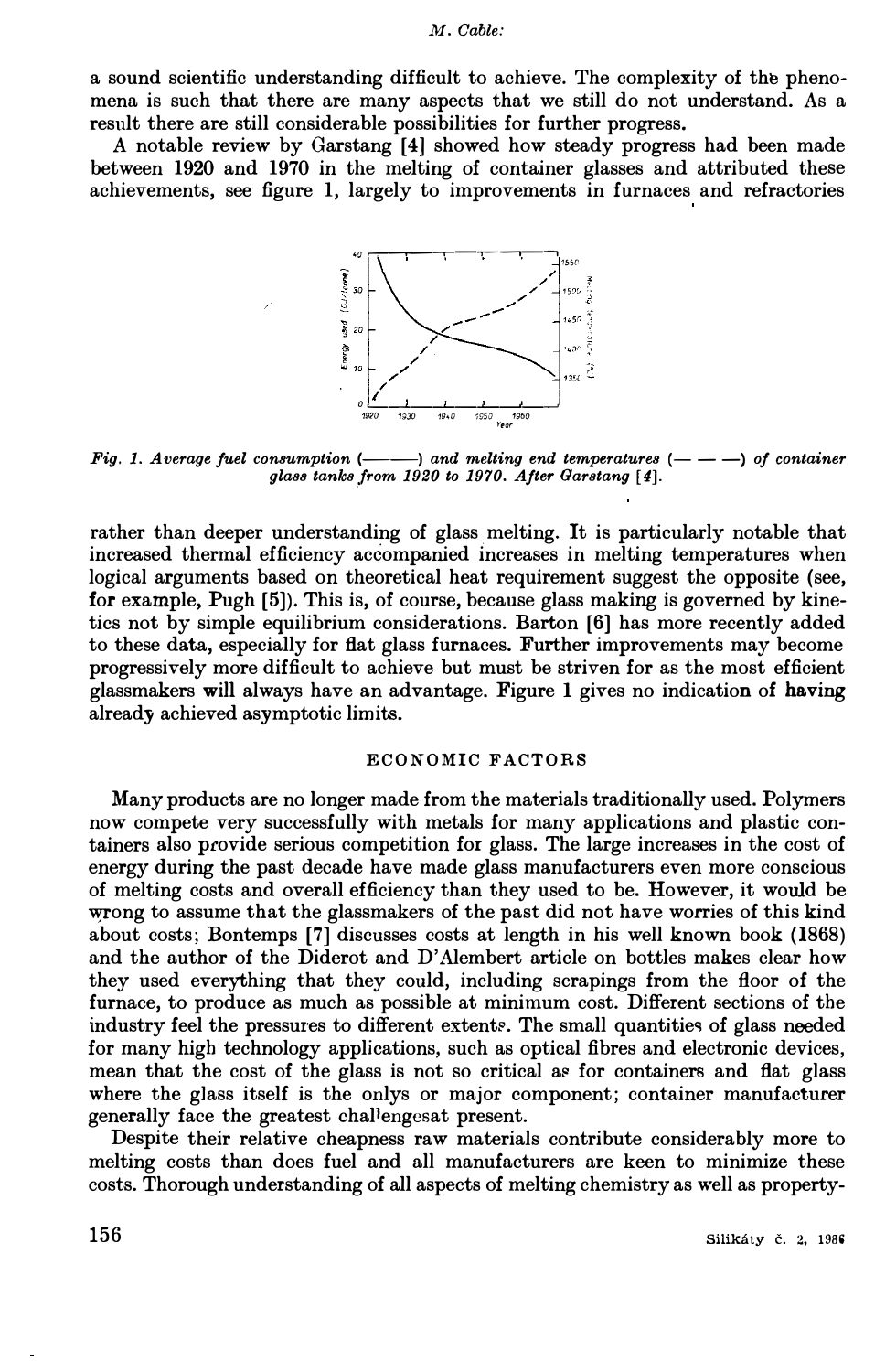composition relations would make it much, easier to achieve optimum conditions. Since we do not understand all of these things as well as we should, no review can supersede the interesting papers given at a conference like this but it may stimulate links between different areas and degrees of understanding.

## **CHOICE OF GLASS COMPOSITION**

The users of glass products are accustomed to setting standards for properties like thermal expansion, electrical resistivity, refractive index, colour and chemical durability. Many users do not need to think about viscosity-temperature curves, heat transfer, liquidus temperature and devitrification properties but the glass manufacturer must add these to the list of criteria to be considered. It is logically impossible to match *n* criteria unless one has  $n + 1$  components so it is easy to understand why so many commercial glasses contain at least Na**2**O, K**2**O, Cao, MgO,  $Al_2O_3$  and  $SiO_2$ ; indeed it is surprising how many different products can be made when only a few more oxides (such as  $\tilde{Li}_2O$ ,  $B_2O_3$ ,  $\tilde{P}bO$ ,  $ZnO$ ,  $ZrO_2$ ) are added to this list. Although it is true that room temperature properties are almost uniquely defined by composition (thermal history having, in general, trivial effects) it is now realized that control of oxidation and dissolved gases are sometimes very important.

Glass technologists have long been accustomed to calculating properties from composition but not to the converse approach of specifying all the important properties and then computing the most appropriate glass composition. Such an approach is now possible. Property-composition relations are not as well established as one would like but useful approximations are often available; development of better, less empirical, composition-property relations would be very helpful. One of the most obvious challenges is to produce mathematical models giving reliable estimates of liquidus temperature. Westerlund, Hatakka and Karlsson [8] have recently produced very promissing models for optimizing glass composition in terms of properties and also batch cost, which show that slight relaxation of property requirements can sometimes lead to significant savings in batch cost. Of course, such computer predictions must be treated as attractive possibilities not proven conclusions. Apart from approximations in property-composition relations, they ignore differences in melting characteristics and the cheapest batch will not always lead to the minimum overall cost. Better understanding of melting, refining, homogenizing, volatilization and refractory corrosion would assist such computer modelling.

Steady development in some sections of the industry, such as container manufacture, may make it sensible to reappraise required glass properties and hence compositions. There is some chance that better compositions significantly different from current ones could occasionally be developed.

#### **CHOICE OF BATCH MATERIALS**

Selection of batch materials, even when producing nominally the same glass, can have an influence on properties through degree of oxidation and dissolved gases; it can obviously affect melting rate, refining and homogeneity. Both physical and chemical characteristics of batch materials are well known to influence melting, beginning with batch mixing, and it is not proposed to go into the familiar aspects of size distribution and impurity levels despite their importance. However, some of the possible pitfalls arising from too simple an approach should be indicated. Large particles of materials that do not melt or are not very reactive (quartz is the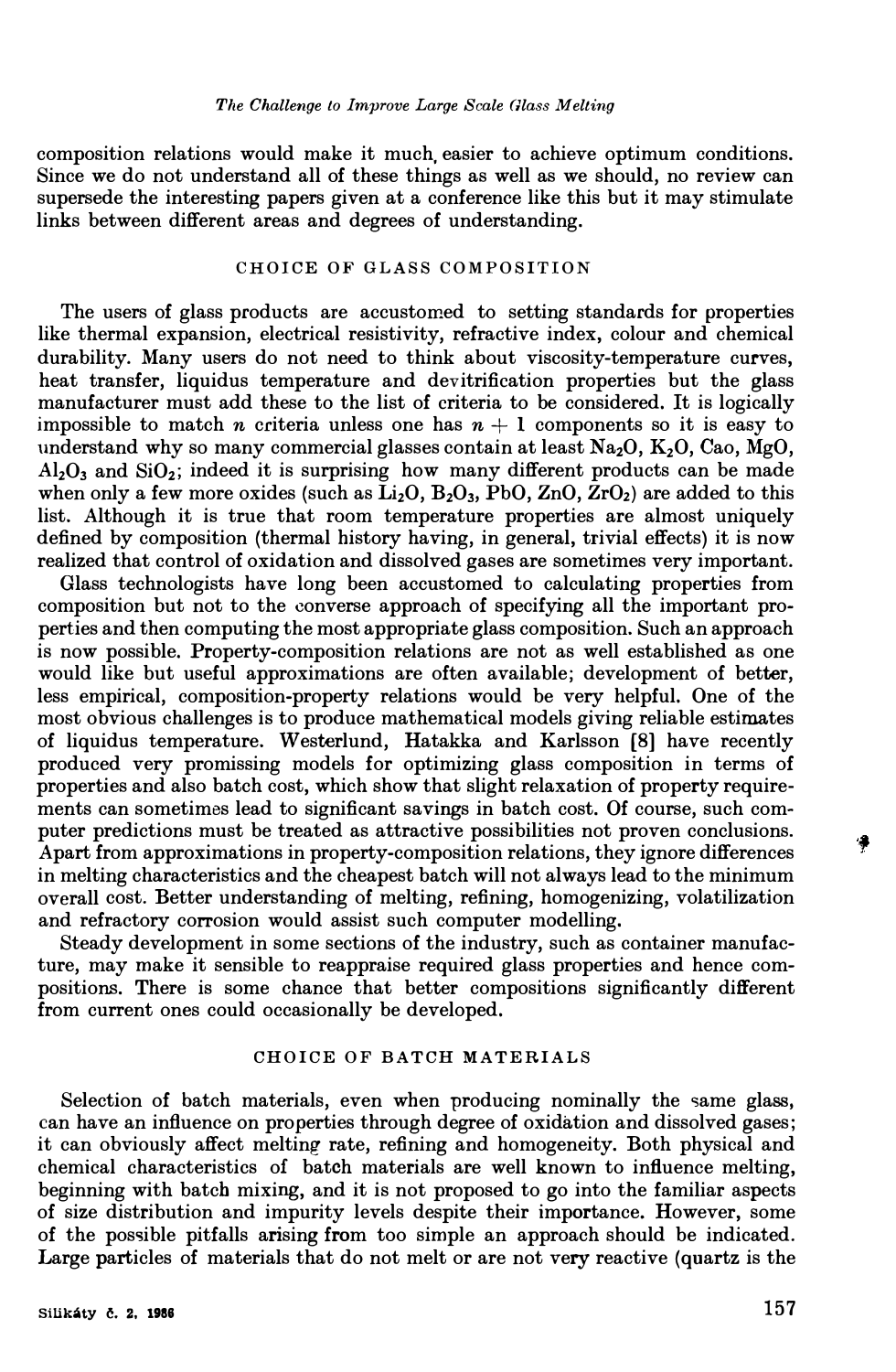most obvious) must generaJly take longer to be incorporated into the glass than smaller particles; hence particle size specifications limit the proportion of large grains allowed. On the other hand too much fines is also undesirable. In addition to problems of dusting in handling, fines can retard melting, probably from batch segregation, and impair refining by producing too many fine seed, so a minimum size fraction specification is needed. If dealing with a natural raw material Jike a typical sand it must be remembered that it will not be of uniform composition: the finest fractions will often be rich in surface contaminants and clay particles, the coarsest fractions may be unexpectedly rich in felspar or other minerals. Taking what appears to be a suitable material except for its size distribution and then, for example, removing the coarsest  $20\%$  may appreciably change its chemical composition as well as its particle size. In such a case the expected improvement in melting characteristics may not appear because of increased fines, increased impurities, or change in overall composition.

Finding the batch that gives the lowest overall costs for the appropriate quality of product is a very important task for the glass technologist and one that must, unfortunately, be done almost entirely by intuition, trial and consequent occasional error. The two ever conflicting major factors are that silica sand, usually the largest component of the batch, is the cheapest material but the most difficult to react and dissolve whilst the soda, which most easily reacts with the silica, is by far the most expensive of the common raw materials and also impairs chemical durability. Seeking other more complex raw materials that contain significant proportions of both alkali and silica can have more than one advantage; the most obvious is to reduce the amount of soda ash needed and hence the cost of supplying it. The author also wishes to suggest that the guartz content of the batch, rather than the silica content of the glass, is likely to control batch-free time or melting rate. This is not immediately obviously from investigations of batch-free time versus composition, such as those by Conroy and Robertson [9] but some supporting evidence was found by Afghan (10] in a study of petalite as a glassmaking raw material. Some reduction in the quartz content of the batch will nearly always benefit melting even when the soda ash is also decreased but it may be possible to go too far along this path.

The most obvious additional raw material is factory cullet which is universally used to the greatest possible extent but efficiently run factories produce less than might be best. Foreign cullet has well known dangers; it is difficult to achieve a sufficiently rigorous separation of the different types and colours of glass as well as paper labels and metal bottle caps. Control of glass composition, colour, refining and homogeneity can become very frustrating in such circumstances. The most cullet-like raw material available to well controlled specifications is blended beneficiated blast furnace slag such as Calumite, the advantages of which are well known, see for example Simpson (11 ]. As shown in Simpson's paper there are some circumstances in which Calumite can have definite advantages over cullet and it is not to be thought just a substitute when insufficient cullet is available. The reasons for the superiority of Calumite over cullet are not entirely clear but may well relate to differences in melting behaviour. Soda ash will sometimes react more easily with cullet than with quartz so that use of cullet can retard  $Na<sub>2</sub>CO<sub>3</sub> - SiO<sub>2</sub>$  reactions. This is one reason for not suggesting that cullet be finely crushed. Perhaps Calumite is less objectionable in this respect, it would be useful to know. Successful use of Calumite depends on more careful control of the oxidation of the melt than used to be exercised; Simpson and Meyers (12] have shown how this can be done successfully.

The other materials that deserve to be considered for more extensive use are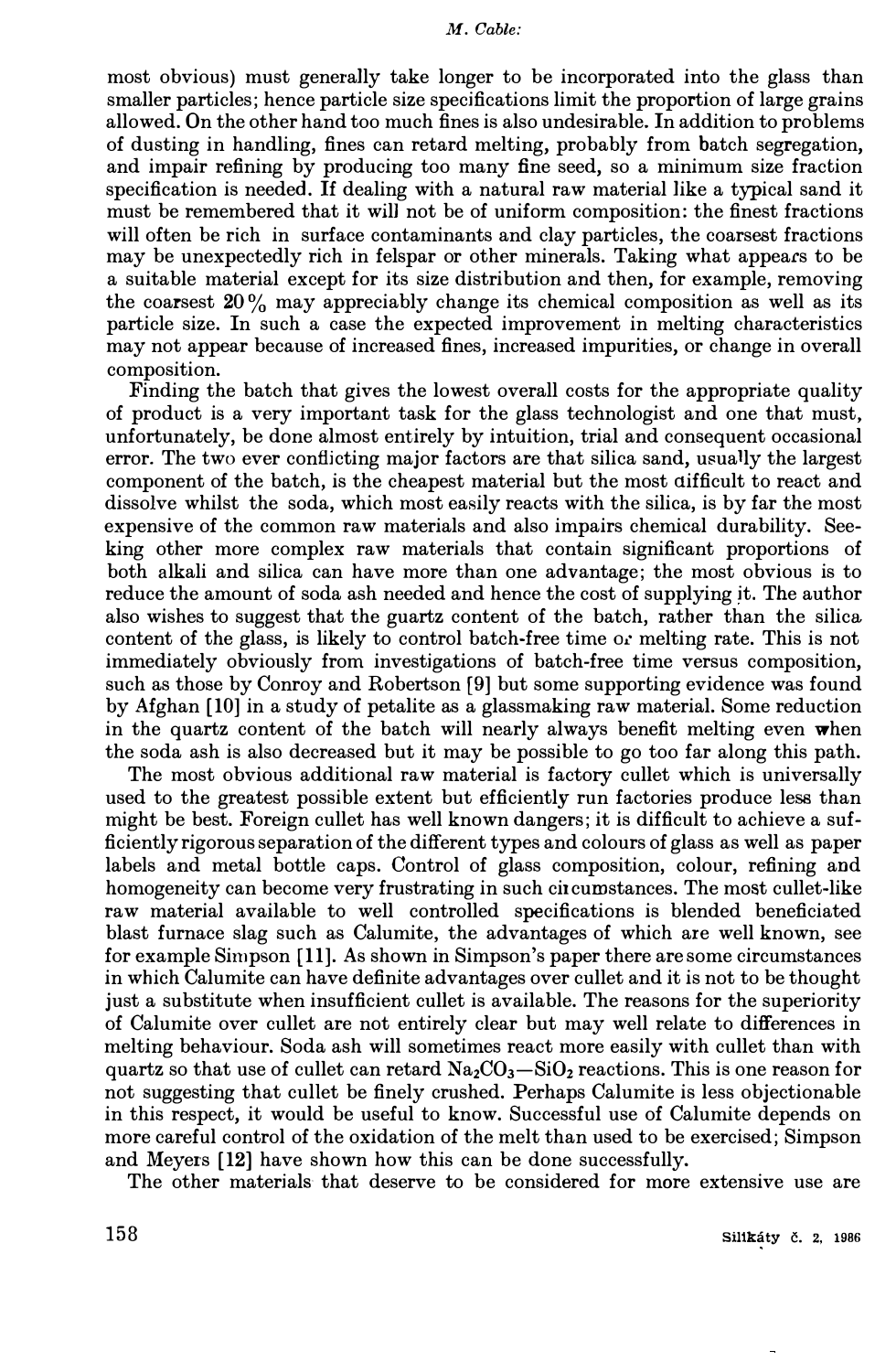minerals like felspars and nepheline syenite but increased use of these minerals would mean the use of glass compositions richer in alumina than is generally considered appropriate; however, current assumptions may not always be valid.

#### THE EVOLUTION OF GLASS CONTAINER COMPOSITIONS

There is a natural tendency to assume that further progress can only be achieved by small steps beginning from established practice. When small excursions are made into unknown territory there is a strong stimulus to retire again at the first sign of any adverse result. Looking at the evolution of compositions of glasses used to make containers might make us a little bolder in experimentation but also warn us of some of the pitfalls.

Examination of expert sources from about 100 years ago, such as Appert and Henrivaux **[13]** shows that they list compositions for bottles which modern glass technologists find incredible: alkali contents are often less than  $10\%$  (Na<sub>2</sub>O + K<sub>2</sub>O), lime in the range  $18-25\%$  CaO and silica only about 60%. It is tempting to assume that the analyses cannot be correct but this is an underserved insult to the pioneers of quantitative silicate analysis. The author and his colleagues have recently analysed a number of English container glasses 350-400 years old, some of which have been hardly attacked by being buried in the ground for that length of time. These include glasses from Hutton and Rosedale in Yorkshire (probably made 1580-1600 A. D.) and Kimmeridge in Dorset (1617-1623). These glasses clearly have compositions belonging to the same family at those quoted by authors such as Appert and Henrivaux [13], see Table I. These glasses are obviously not colourless but by no means as dark as people worrying about the decolorizing of  $0.04\%$  Fe<sub>2</sub>O<sub>3</sub> would assume.

| Oxide                                                                                                                                                             | Before 1625 AD<br>$(4$ glass works)                                                                                                                       | 19th century<br>(5 glass works)                                                                                                                       |
|-------------------------------------------------------------------------------------------------------------------------------------------------------------------|-----------------------------------------------------------------------------------------------------------------------------------------------------------|-------------------------------------------------------------------------------------------------------------------------------------------------------|
| Na <sub>2</sub> O<br>к.о<br>CaO.<br>MgO<br>A1.0.<br>SiO <sub>2</sub><br>Fe <sub>2</sub> O <sub>3</sub><br>MnO<br>P <sub>2</sub> O <sub>5</sub><br>SO <sub>3</sub> | $0.6 - 4.9$<br>$4.2 - 7.4$<br>$17.9 - 21.6$<br>$2.5 - 4.7$<br>$1.6 - 3.2$<br>$59.0 - 62.6$<br>$0.8 - 1.6$<br>$0.9 - 0.70$<br>$1.9 - 3.0$<br>$0.20 - 0.35$ | $3.2 - 6.2$<br>$0 - 1.1$<br>$17.9 - 23.5$<br>$4.5 - 7.0$<br>$3.5 - 7.1$<br>$57.3 - 62.5$<br>$1.3 - 2.7$<br>$0 - 0.4$<br>$0$ (traces?)<br>$0.09 - 1.1$ |
|                                                                                                                                                                   |                                                                                                                                                           |                                                                                                                                                       |

*Table 1*  **Ranges of weight percent compositions of some old container glasses** 

Glasses of this type should have lower batch costs than modern container (or flat glass) compositions: when and why was the change made? The change obviously accompanied the early attempts to make containers by machine when it was found that these glasses devitrified too easily both because of high liquidus temperatures and rapid crystal growth. The liquidus temperatures of these glasses have proved to lie in the range **1140-1265** °C. This means that they cannot possibly have been melted in furnaces unable to exceed **1200** °C as is generally believed. It also means that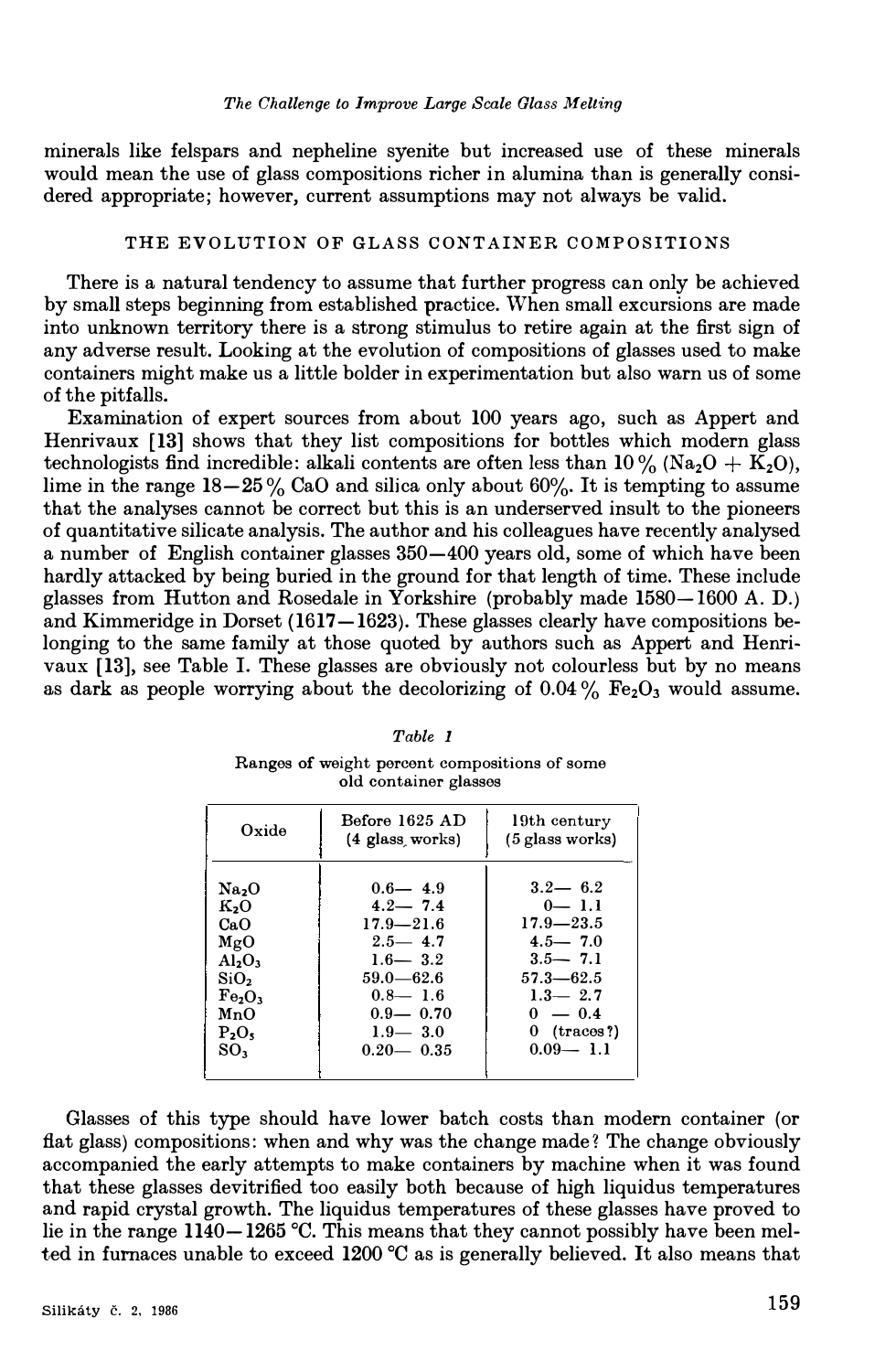they could not be held at the viscosity required for gob formation without devitrifying. Having discovered this glassmakers naturally turned to long established window glass compositions for their trials with container machines.

A series of glasses of this type based on  $(molar\%)$  6.00  $Na_2O$ , 2.00  $K_2O$ , 22.25 CaO, 5.50 MgO, 4.25 Al<sub>2</sub>O<sub>3</sub>, 60.00 SiO<sub>2</sub> has been investigated. All had wollastonite as the primary crystalline phase and their liquidus temperatures were well represented by the empirical relation

$$
T_{\text{liq}} = 1295 - 230 \text{ [Na]} + 158 \text{ [K]} + 200 \text{ [Ca]} - 390 \text{ [Mg]} - 374 \text{ [Al]} \tag{1}
$$

where  $[X]$  means moles of oxide (e.g.  $X_2O$ ) per mole  $SiO_2$ . It can be seen that the largest beneficial effects on liquidus temperature would be obtained from increased  $MgO$  and  $Al_2O_3$ . The viscosity-temperature curve of one such glass was investigated by Shamim [14], see figure 2; although it has a higher annealing temperature than



*Fig. 2. Viscosity-temperature relations for a typical modern container glass*  $(- - -)$  *and a representative old high lime low alkali bottle glass (-----------).* 

modern glasses, there seems no reason why it could not be worked at current machine speeds if the liquidus temperature could be lowered somewhat. Whether this could be achieved by the use of dolomite and felspar remains to be seen. Use of minerals is the only relatively cheap way of introducing lithia or potash into glasses. Perhaps further evolution of container or some other glass compositions is possible: it seems attractive to see how much felspar or nepheline syenite might possibly be used in various types of glass. Interesting glass compositions of the type envisaged (with high alumina but low lime) were made thirty years ago in Czechoslovakia, as reported by Kotsmid [15]. His glass had 11.6 % Al**2**0**3** and only 10.4 % Na**2**0. Relaxation of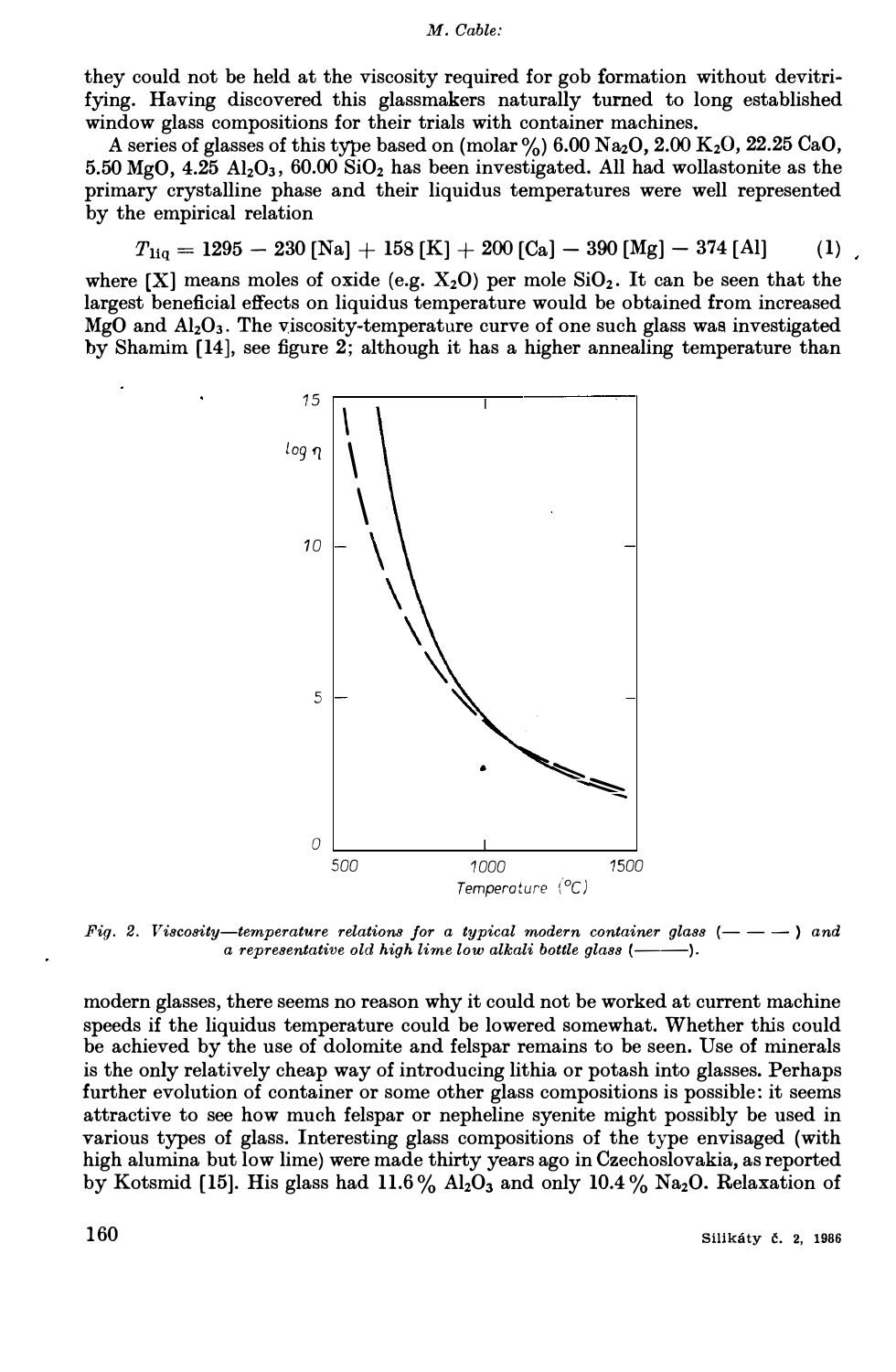standards for some properties, such as colour, would increase the range of possibilities. **It** might, for example, be possible to develop opaque glass ceramics to replace fluoride opals.

#### CHEMISTRY AND PHYSICS OF MELTING

**It** seems one of the simplest things in the world to throw together a mixture the various materials, put them into a furnace and melt them. However, we all know that production of well refined and homogeneous glass is a very subtle art influenced by many factors. Simply getting the heat into the batch so that reactions can begin is no trivial task and has led to different preferred methods in different types of furnace.

The melting reactions are very complex both chemically and physically. Several of the processes that occur can have both positive and negative aspects. Thus vigorous evolution of gases can accelerate reactions and mixing of the melt but can also carry undissolved sand grains to the surface of the melt and help the formation of silica scum. Normal melting reactions inevitably lead to a range of liquids of varying densities, viscosities and reactivities which inevitably cause cord and ream in the melt. The processes that determine these things also largely govern refining.

As a result of empirical investigations of melting (batch-free time etc.) and use of the available laboratory tools such as thermogravimetric analysis, differential thermal analysis and hot stage microscopy, we have a sketchy outline knowledge of glass making chemistry but it is far from complete. Lack of such knowledge may inhibit improvements in glass making practices, it certainly retards the further development of computer modelling of flows in furnaces. Such work has been developed very successfully for flows in forehearths and the working ends of furnaces, see Carling **[16, 17],** but its extension into melting ends is inhibited by lack of data about the properties and behaviour of partly molten batch. There is an urgent need for other methods of study that will provide better insight into the details of the processes occurring during melting. The author and Martlew have made a modest attempt in this direction by studying the dissolution of vitreous silica rods in pure  $\text{Na}_2\text{CO}_3$ ,  $\text{Na}_2\text{CO}_3 + \text{Na}_2\text{SO}_4$  or  $\text{Na}_2\text{CO}_3 + \text{Ca}_2\text{CO}_3$  mixtures, and  $\text{Na}_2\text{CO}_3$  containing a few percent of silica already reacted and dissolved. The long term value of such an approach remains unclear but some unexpected findings have emerged. In one recent paper, Cable and Martlew [18] showed that corrosion of silica by  $Na<sub>2</sub>CO<sub>3</sub>$ can be faster at about 900 °C than at any higher temperature up to about 1100 °C, this unexpected behaviour being due to the formation and crystallization of  $Na<sub>2</sub>SiO<sub>3</sub>$ below about 1020 °C. In another paper [19] data for the corrosion of silica in melts with compositions in the range  $Na_2CO_3$  to  $Na_2SiO_3$  have been interpreted by the standard free convection technique, such as used by Truhlarova and Veprek [20]. Despite the very large increase in viscosity within the range  $Na_2CO_3$  to  $Na_2SiO_3$ , the effective diffusivity for dissolution of silica was found to be about the same for both  $\text{Na}_2\text{CO}_3$  and  $\text{Na}_2\text{SiO}_3$  and also showed a distinct minimum at  $20\%$   $\text{SiO}_2$ .

The first of these findings, the **increasing** rate of corrosion of silica as the temperature fell from 1020 to 900 °C, turns one's thougts to fritting. This was standard practice by bottle makers for several hundred years up to about 1880. **It** is widely believed that fritting can improve melting, refining and homogenizing but surprisingly little quantitative information about its effects is available. Some of the literature from about a century ago suggests that it was particularly desirable in batches containing significant amounts of sodium chloride. It is also undoubtedly useful in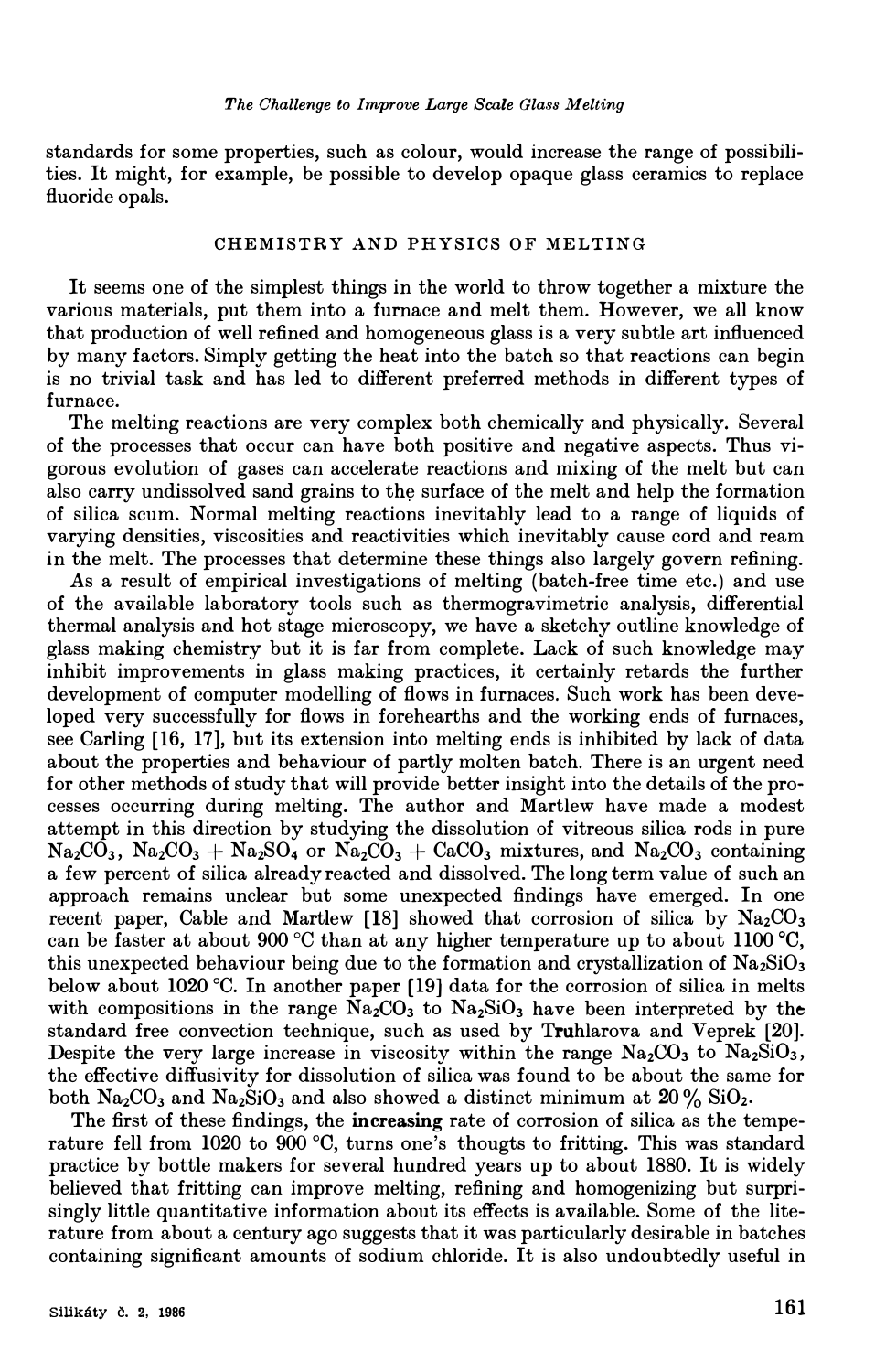laboratory melting, in those cases where ordinary procedures lead to serious melting segregation. Using the heat from waste gases to preheat batch is an obvious directly effective means of heat recovery, as was shown by the technique adopted for the Brichard **[21]** furnace. Unfortunately partly reacted batch has very poor flow properties and it is very difficult to design automatic equipment that will handle it and meter its supply to the furnace at temperatures between 800 and 1100 °C. The cost of the necessary engineering work could easily exceed the savings achieved by more efficient melting. The same seems to be true with briquetting. Distinct advantages can be demonstrated in many cases but are often of marginal overall financial benefit. However the benefits can be worth the costs in some particular cases, such as lead glasses where dust and volatilization can produce environmental problems, as shown by Lakatos **[22].** For these reasons it is unrealistic to expect definite answers to the question whether batch preheating or briquetting are desirable without careful examination of particular cases. *A* broader base of soundly planned and carefully executed trials would, of course, help future investigators.

#### REFINING

The first extensive quantitative investigation of refining, by measuring numbers of bubbles remaining, were published by Gehlhoff, Kalsing and Thomas **[23],** the first calculations to cast doubt on the role of rise to the surface by Jebsen-Marwedel [24] in 1936 and the first analyses of the gases inside seed by Appen and Polyakova[25] in 1938. Despite these pioneering contributions the first detailed analysis of the role of rise to the surface was, apparently, that by Cable [26]. Since that time there has been a notable growth in the study of refining: one of the talented workers has been Nemec **[27, 28, 29].** There is now widespread agreement that mass transfer must



Fig. 3. The rapid convergence of analytical solutions for growth of spheres from zero size  $(---)$ and numerical solutions for growth from finite size  $(---)$  in diffusion controlled conditions. The *four results are for solubility parameters*  $(\emptyset)$ , *from left to right, 0.95, 0.5, 0.1 and 10<sup>-3</sup>. R is dimensionless radius and Z dimensionless time (Dt/a2).*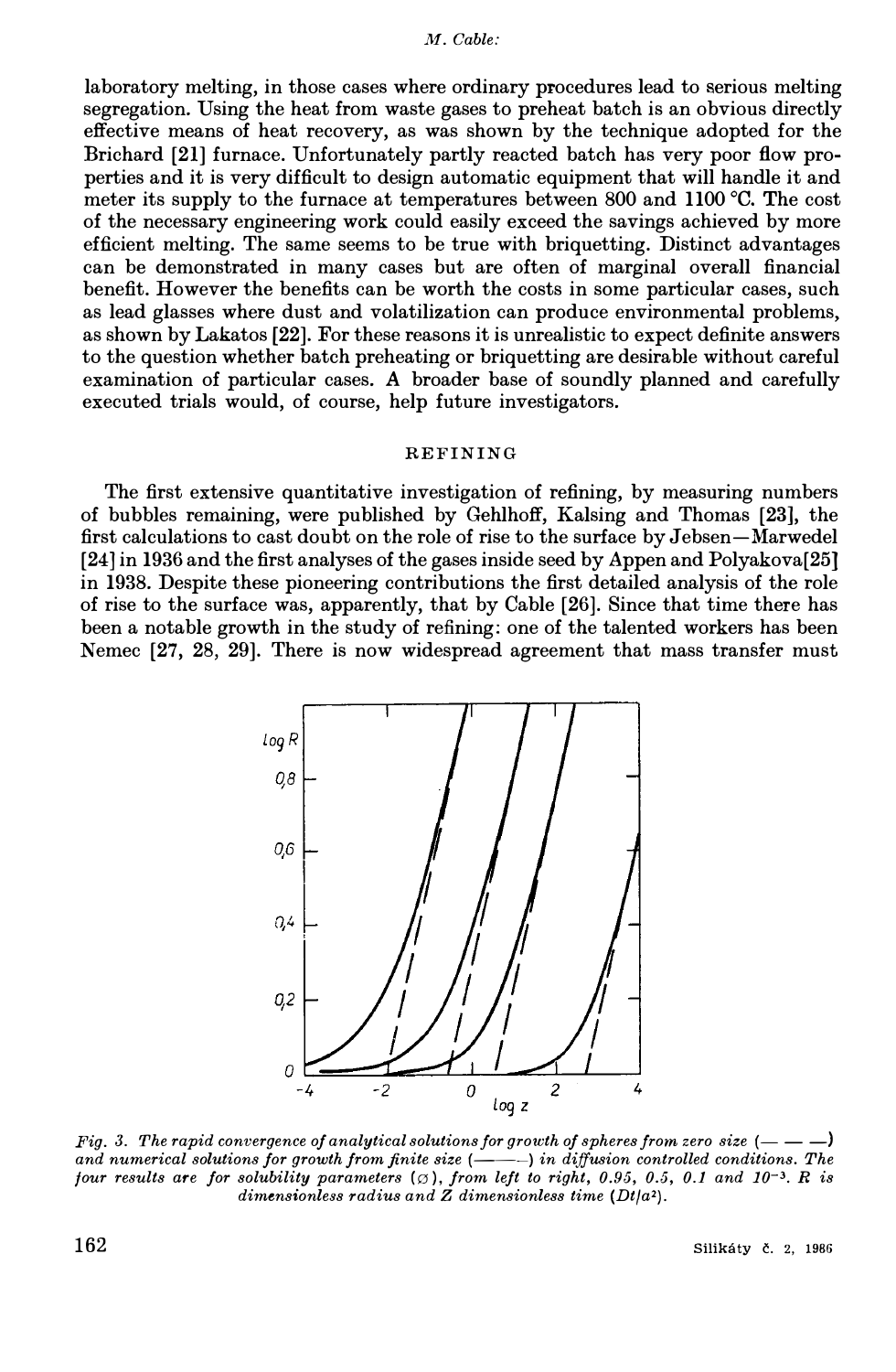occur between individual bubbles and the melt surrounding them. It is also clear that either growth or dissolution is possible in different circumstances (see Nemec [27-29] and Greene and co-workers [30, 31]). Unfortunately the behaviour of multi-component bubbles is very complex, even if controlled by straightforward diffusion of dissolved gases in melt, and it is not possible to claim that we understand refining well in principle leaving only a few trivial untidy details to be cleared up in practice. Further advances have been held back both by the difficulty of obtaining the crucial experimental results and by an inadequate theoretical background. Fortunately significant advance in the latter can now be reported.



*Fig. 4. Two examples of bubbles which initially grow but eventually dissolve in a two component system. (a) A bubble of pure gas 2 introduced into a liquid free from that gas but in equilibrium with 0.8 atm of gas 1 which has ten times higher solubility but the same diffusivity as 2. (b) A bubble initially containing equal proportions of gases 1 and 2 in the same conditions. In both cases the composition of the bubble rapidly approaches a composition of about 88% gas 1.* 

Frade [32] has completed a detailed examination of the theory of growth and dissolution of both one and multi-component stationary gas bubbles by numerical and also, where possible, analytical methods. His work has shown very close agreement between numerical and analytical solutions where both are possible but shown that the relatively simple approximations often used are all of very limited validity. Frade has shown that one component bubbles growing from finite initial size begin to grow rather more slowly than might have been expected and nearly always become indistinguishable from bubbles growing from zero initial size before they have a grown to five times their initial diameter, see figure 3. It is also clear that the composition of growing multi-component bubbles always approaches an asymptotic limit, usually in a straightforward manner but change in size can be more complex: it is quite possible for a bubble to begin by growing but eventually dissolve, see figure 4. As often happens, measuring only the integrated quantity, change in size, leads to the greatest difficulties in untangling the details of what is happening.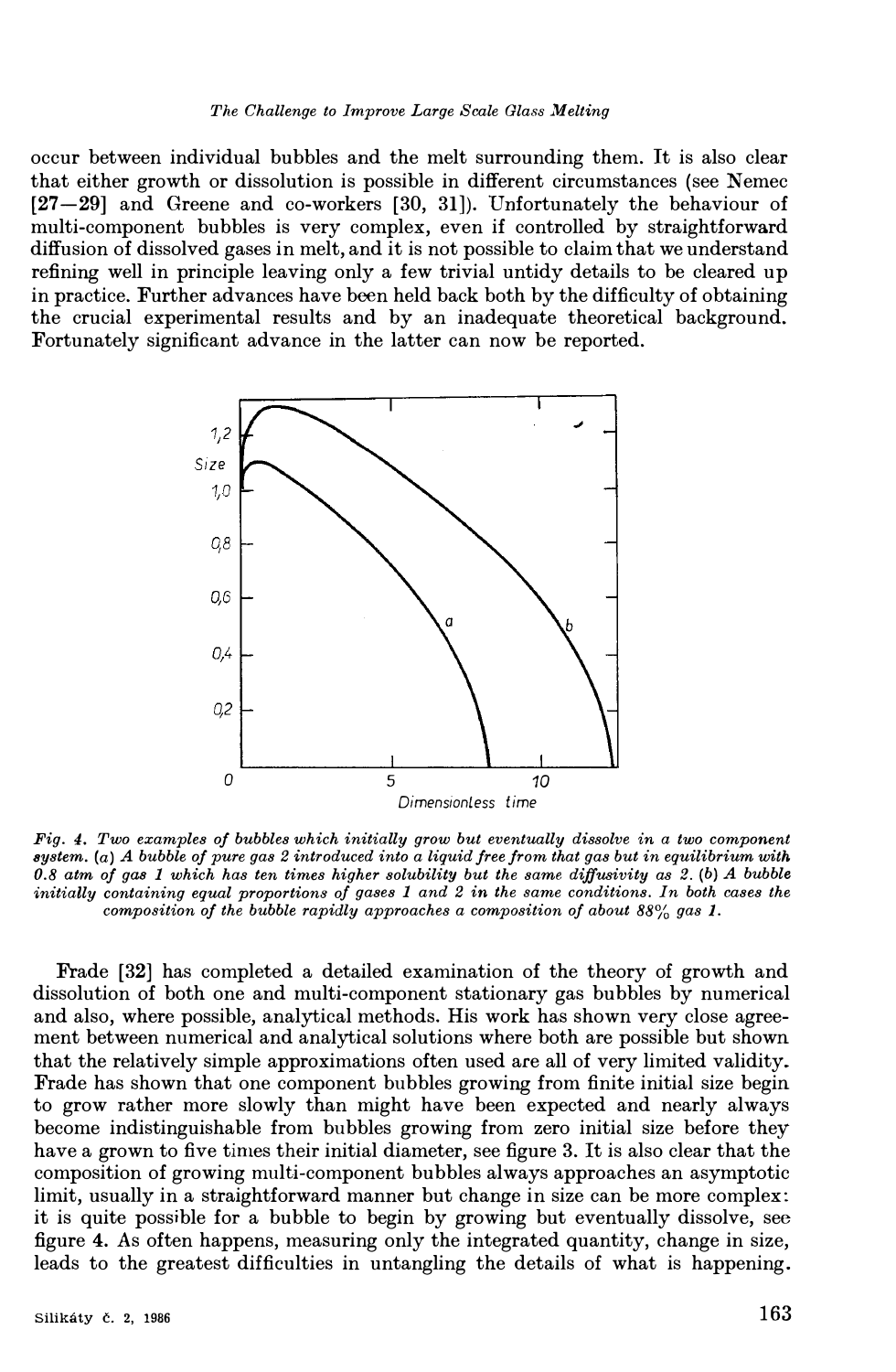**The situation is worse for dissolving bubbles than for growing ones, because their behaviour is always in a transient regime: only in special cases does the composition of the gas in them tend to an asymptotic limit.** 

**Figure 5 shows what is considered to be the classic change in the gas inside seed,**   $CO_2 \rightarrow O_2 \rightarrow N_2$ , taken from work by Apak [33] on the effects of small changes in **composition (not only refining agents) on the refining of a soda-lime-silica glass.**  Figure 6 shows another set of these data in which the bubbles never became rich in **oxygen. Frade was unable to match either of these with predicted changes in the composition of growing bubbles for any plausible combination of solubilities, diffusivities and dissolved concentrations of these gases for growing bubbles. Of course we really need the theory for a freely rising bubble not a stationary one. However,** 



*Fig.* 5. The classic  $CO_2-O_2-N_2$  change in the composition of seed during refining of 20 kg melts *of a soda-lime-silica glass refined with arsenic and sulphate.* 



*Fig. 6. Analyses of seed taken from a melt similar to that shown in Figure 5 but having slightly different additions of refining agents.* 

 $164$  Silikáty č. 2, 1986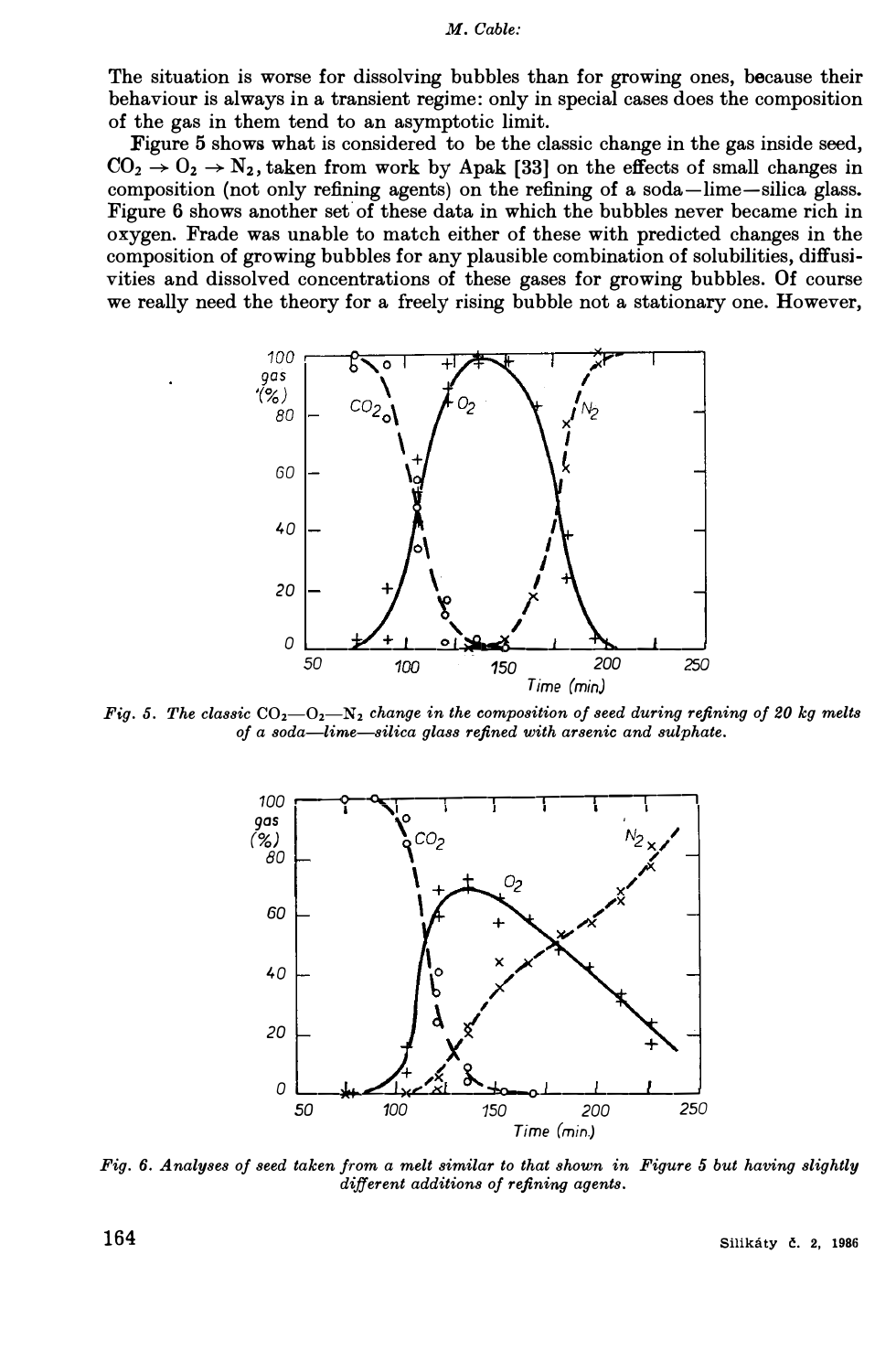it is likely that this difference in conditions would lead to a quantitative difference in time scale but no qualitative difference in behaviour. The most glaring defect in our knowledge is lack of reliable values for diffusivities and solubilities of gases in glass melts.



 $Fig. 7. Rates of disappearance  $(-d \text{log } n/dt)$  of seed of given diameter in small melts containing$ *no refining agent (O) and the most efficient combintaion tried*  $(0.50\% \text{ As}_2O_3)$  *(X). After Cable<sup>44</sup>* 

Another point rarely emphasized in the past is that there seems to be no important .qualitative difference in the refining of melts with and without refining agent, see figure 7. Our understanding of the true function of refining agents is still incomplete. This is very unfortunate when arsenic, sulphur dioxide and halide vapours are all very undesirable on environmental grounds.

### HOMOGENIZING

Although homogeneity is rarely measured most products have specific requirements which are not always easy to meet. Small scale laboratory melts are notoriously difficult to homogenize unless carefully stirred and the main differences in design and construction of container and flat glass furnaces are determined by standards for homogeneity. The complex flow patterns inside tank furnaces and electric furnaces are required largely to attain sufficient homogenizing action. As mentioned above much progress has now been made in the mathematical modelling of flows in furnaces but it is not yet general practice to estimate the homogenizing action of various flow paths through the furnace. It is possible that consideration of this might produce further improvements in furnace output and hence efficiency. This is suggested by figure 8 which shows the considerably different homogeneity of the glass supplied by five forehearths on a fairly large container tank, taken from work by Aylward (34]. The upper part of the diagram shows the nominal variance of refractive index of the glass evaluated by Shelyubskii's method for 12 samples taken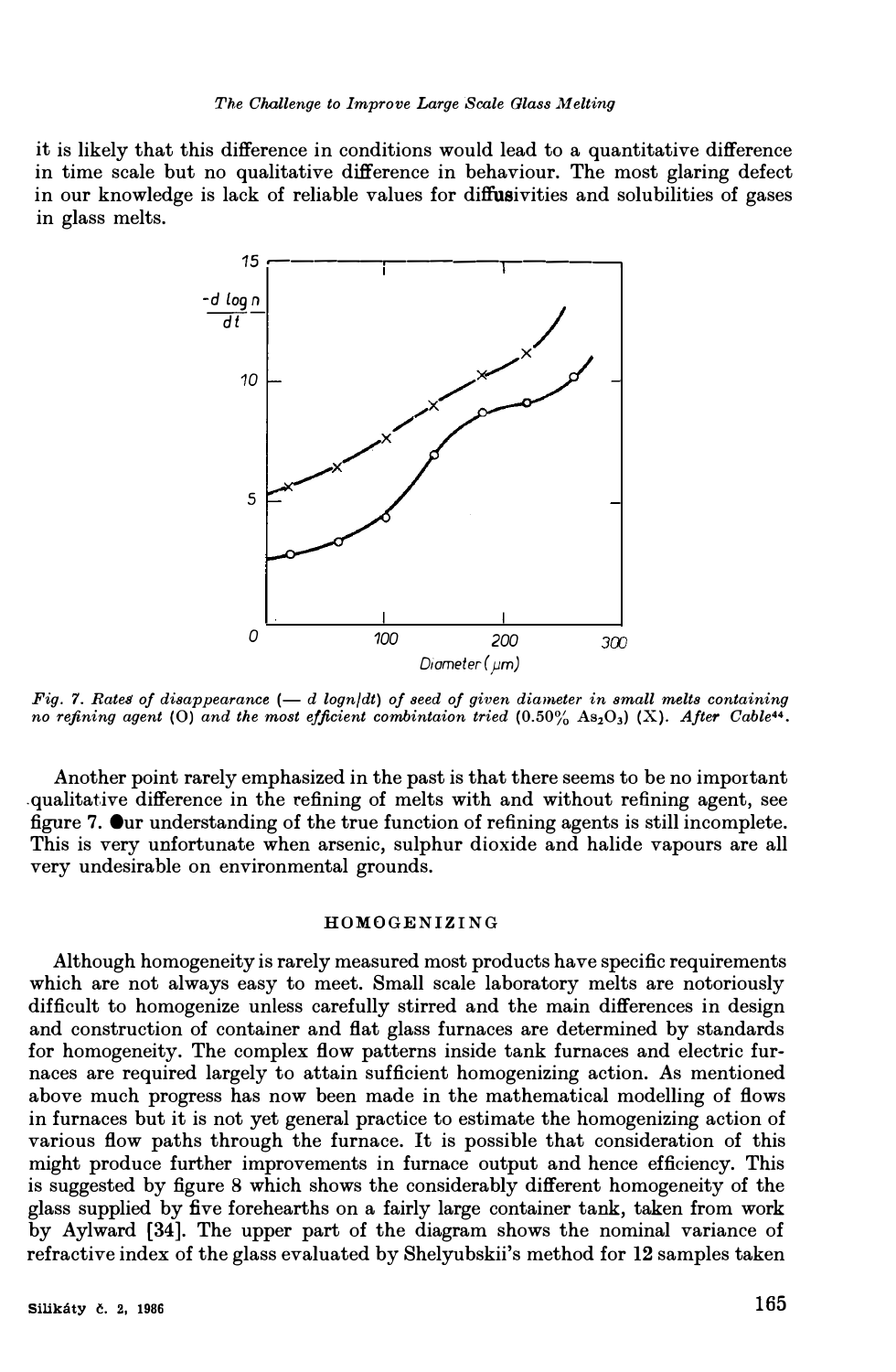from each forehearth at the same times over a period of 27h. The lower part shows how the furnace load was distributed between the forehearths. The centre forehearth (No. 3) has the lowest pull and the worst homogeneity, the outside forehearths (I and 5) have both the highest pull and the best homogeneity. This pattern may not be typical of all furnaces but tracer experiment results of Lokay [35) suggest that it may be fairly common. Decreasing the differences between forehearths by better furnace design and operation might bring useful improvements in efficiency.



*Fig. 8. Mean and range of variance of refractive index* **(S**2) *evaluated by Shelyubskii's method for glass taken from all five forehearths of a container furnace together with the distribution of furnace load between the forehearths. After Aylward [34].* 

The principles of homogenizing by attenuation and alignment of inhomogeneities accompanied by diffusion are well known, see Cooper [36) and McKelvey [37). All cases for which theoretical solutions are available were discussed in detail by Cable [38]. By considering elliptical or ellipsoidal inclusions it is possible to deal with infinitely deformable inclusions (ones with no interfacial tension) in a simple way using a solution devised for the author by Eshelby [39) which is valid for any ratio of the viscosities of the inclusion and the matrix. It is also possible to examine some aspects of the deformation of gas bubbles or other inclusions the deformation of which is limited by surface tension, using an analysis by Cox [ 40). Two quite different classes of behaviour are revealed.

Infinitely deformable inclusions usually become attenuated and eventually aligned parallel to the velocity vector but viscosity can have important effects, especially for inclusions of compact (near circular) shape. Inclusions of low viscosity deform more easily than more viscous ones and increasing inclusion viscosity rapidly has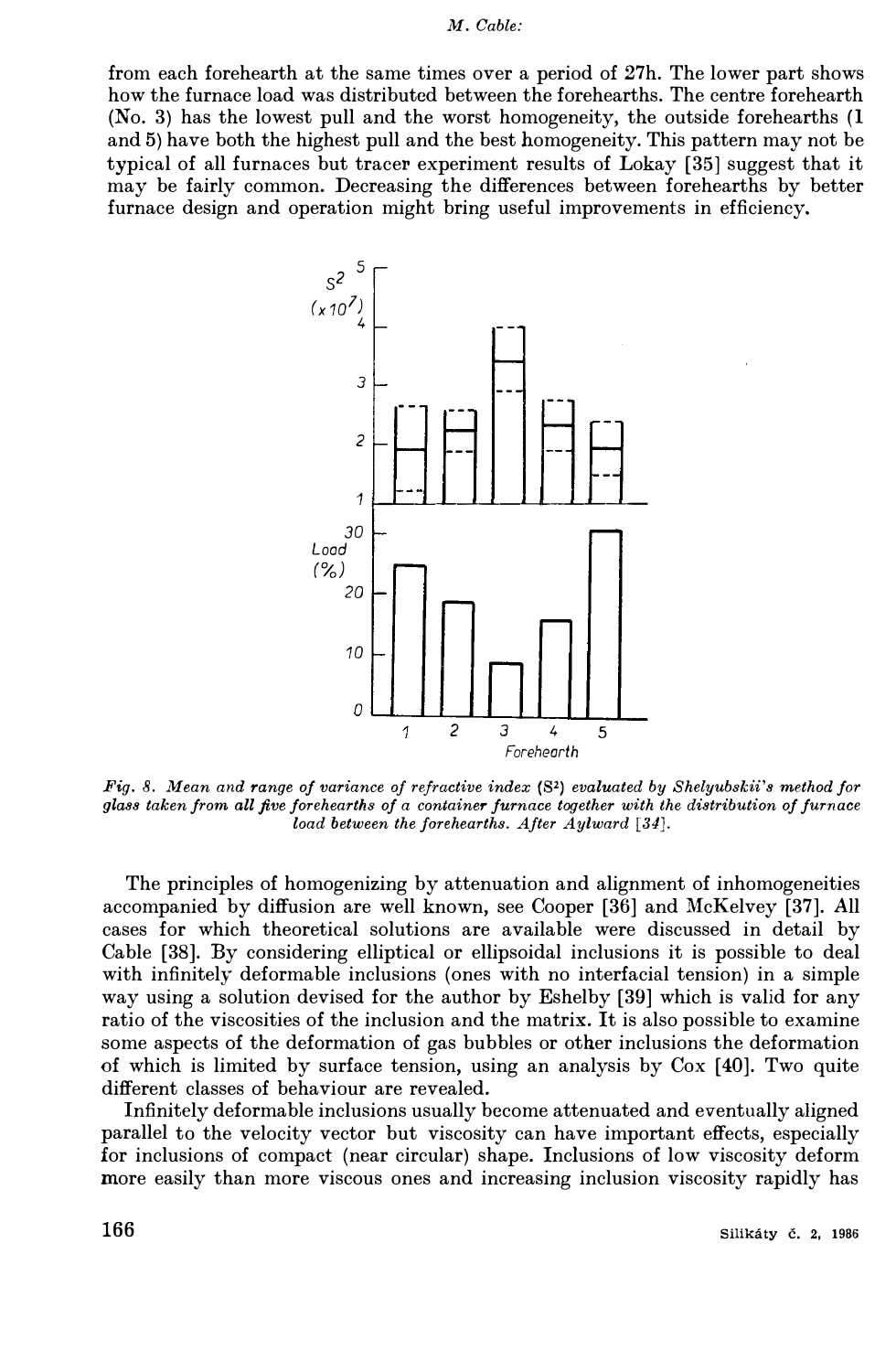very adverse effects. This has important implications for the behaviour of certain kinds of knots and other viscous inclusions. For all of these the final shape depends on the total integrated history of the flow of the region around the inclusion. Where interfacial tension acts, the inclusion rotates and deforms to only a limited extent and comes to equilibrium quite rapidly; the shape in the finished glass then shows the stress field that existed as the melt solidified and past history has little effect. This is why the vast majority of bubbles and blisters are spherical. Although the theoretical studies could be extended further (and have been by Bilby and his colleagues [41]) enough is known to make it more profitable to apply what is already known, perhaps by using the data in mathematical modelling of furnace flows.

On a more practical level, so far as laboratory glass makers are concerned, model work by Jambor-Sadeghi [42] and Wang [43] has shown that stirrers much more efficient than the traditional ones used for homogenizing small glass melts can be devised.

## **CONCLUSION**

This paper contains some of the author's views about the present scientific understanding of the art of glass mak�ng by normal melting techniques. There are many ways in which improvements may be possible and where background knowledge appears inadequate. Revolutionary developments seem rather unlikely in glass melting although we are in a period of rapid change in many branches of the industry. Some markets may be lost to competing materials but others seem to have an assured future. Improvement in any aspect of glass melting must help to safeguard the industry's future.

#### References

- [11 Scherer G. vV. and Schultz P. C.: In: *Glass: Science and technology.* Vol. 1.: *Glass-Jarmin systems* (Eds. D. P. Uhlmann and N. J. Kreidl). Chapter 2, pp. 49—103. Academic Press 1983.
- [21 Diderot D. and D'Alembert J. le R.: *Encyclopedie ou dictionnaire raisonne des arta et*   $meters.$  Paris  $1751-65$  (17 vols  $+$  supplement).
- [3] Bose D'Antic, P.: *Collected works containing many memoirs on the Art of Glass making, etc.* (In French.) Paris 1780. 2 vols.
- [41 Garstang A.: Glass Technol. *11,* 1 (1971).
- [51 Pugh A. C.: Glastekn. Tidskr. *23,* 95 (1968).
- [6] Barton J. L.: Riv. Staz. Sper. Vetro. *12,* 19 (1982).
- [7] Bontemps G.: *Guide du verrier, Librairie du dictionnaire des arts et manufactures.* Paris 1868, pp. 776.
- [8] Westerlund T., Hatakka L. and Karlsson K.: J. Amer. Ceram. Soc. *66,* 574 (1983).
- [9] Conroy A. R. and Robertson J. A.: Glass Ind. *44,* 76 and 102 (1963).
- [10) Afghan M. 1976. Ph.D. thesis, Department of Ceramics, Glasses and Polymers, University of Sheffield.
- [111 Simpson W.: Glastechn. Ber. *57,* 45 (1984).
- [121 Simpson W. and Myers D. D.: Glass Technol. *19,* 82 (1978).
- [131 Appert L. and Henrivaux J.: *Verre et Verrerie.* Gauthier-Villars, Paris, 1894, pp. 494.
- [14] Shamim M. A.: Ladergraduate research project. Department of Ceramics, Glasses and Polymers, The University of Sheffield. 1980.
- [15] Kotsmid F.: *Proc. IV International Glass Congress,* Paris 1956, pp. 113.
- [16] Carling ,T. C., McSheehy C. J. M. and RaWBon H.: Glass Technol. *22,* 34 (1981).
- [17] Carling J. C.: Glass Technol. *23,* 201 (1982).
- [18] Cable M. and Martlew D.: Glass Technol. 25, 24 (1984).
- (19) Cable M. and J\Iartlew D.: Glass Technol. *25,* 212 (1984).
- [20] Truhlarova M. and Veprek O.: Glastechn. Ber. 40, 257 (1967).